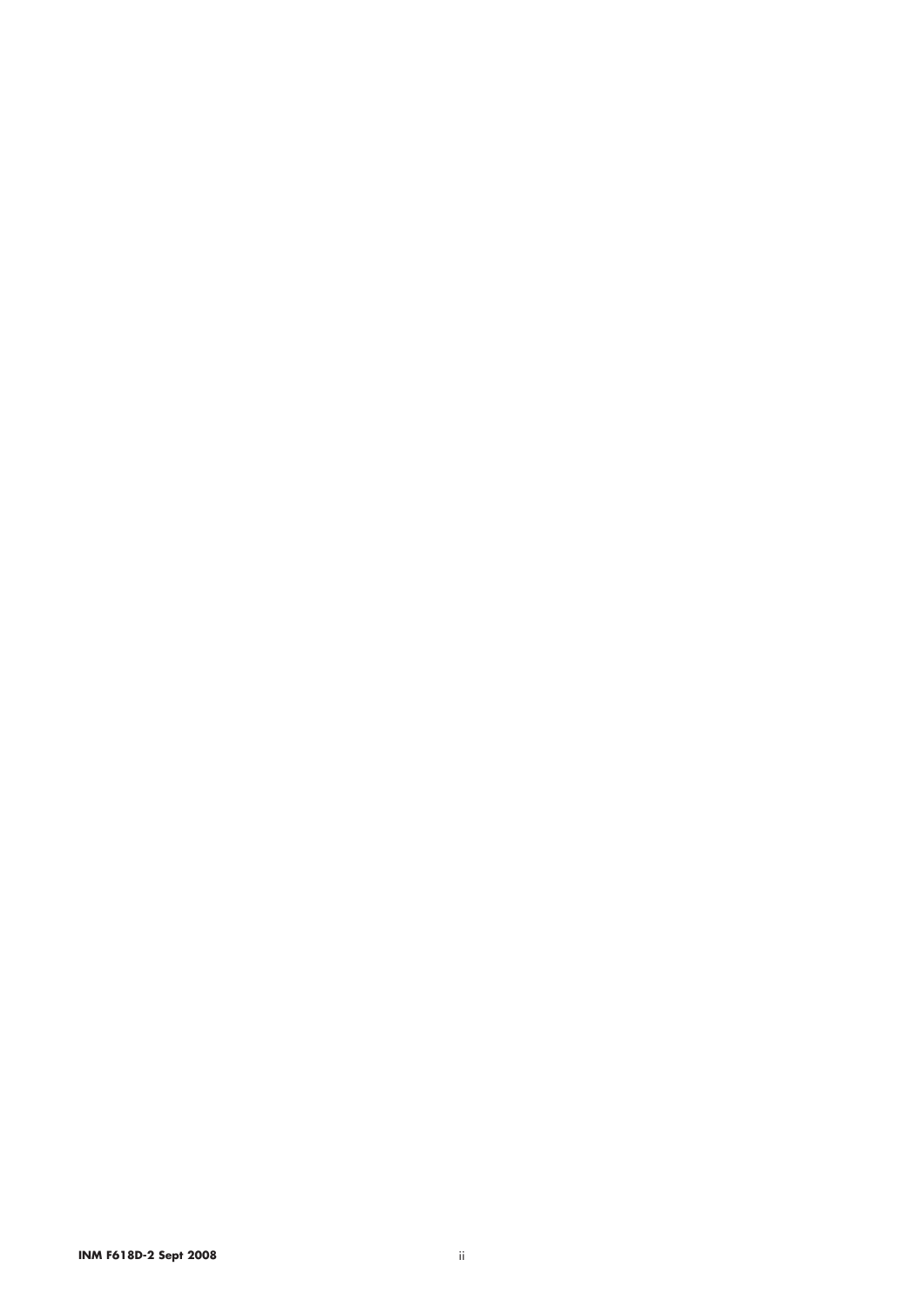## **CONTENTS**

| $\mathbf{2}$   |            |  |
|----------------|------------|--|
| 3              |            |  |
| 4              |            |  |
|                | $\Delta$ 1 |  |
|                | 4.2        |  |
|                | 4.3        |  |
|                | 44         |  |
| 5              |            |  |
|                | 51         |  |
|                | 5.2        |  |
|                | 5.3        |  |
|                | $.5\Delta$ |  |
|                | 5.5        |  |
|                | 5.6        |  |
|                | 5.7        |  |
|                | 5.8        |  |
| 6              |            |  |
| $\overline{ }$ |            |  |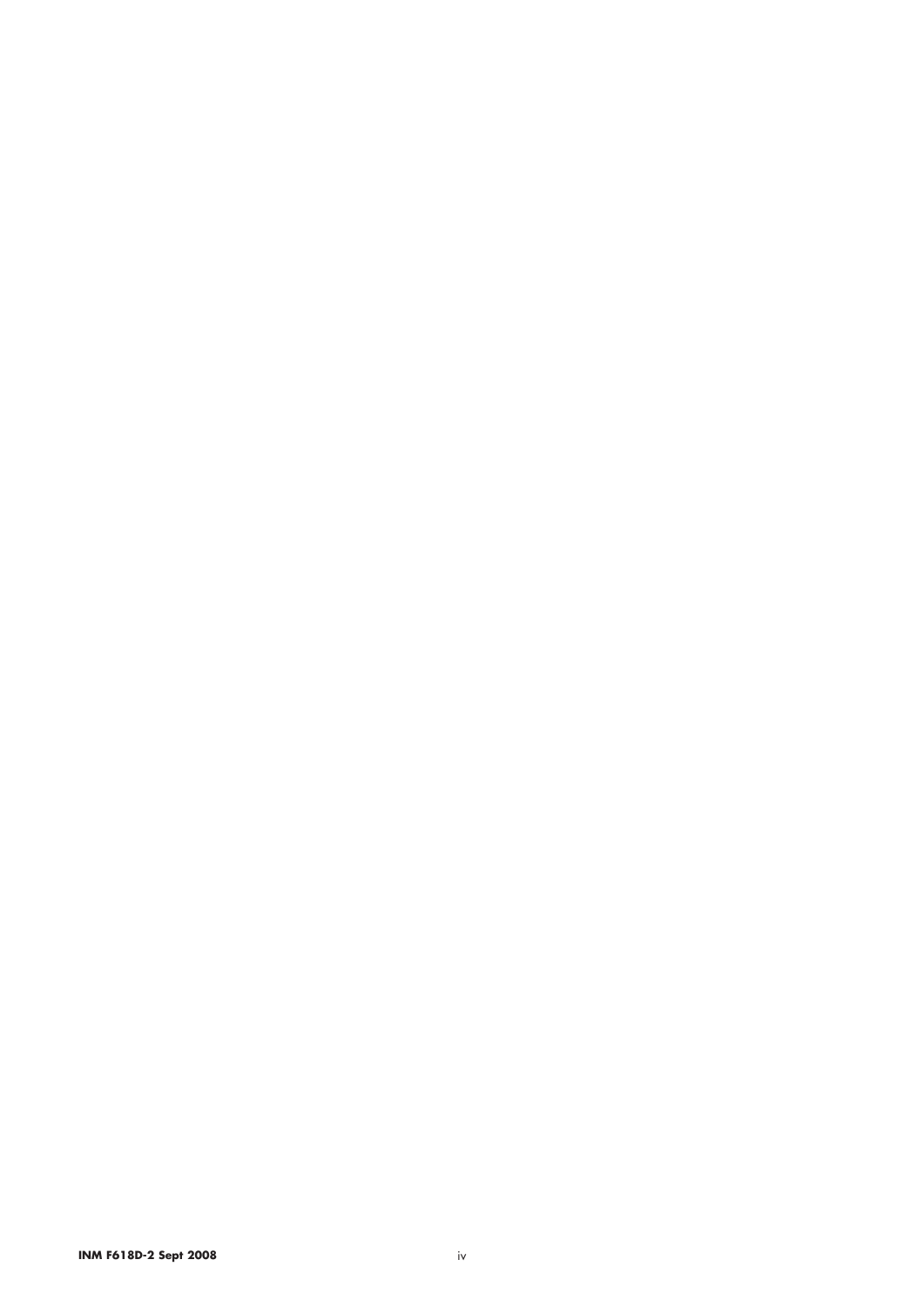## **F618D - Foxboro I/A Series™ redundant fieldbus power system**



## **1 OVERVIEW**

This manual explains the installation of the F618D redundant FOUNDATION fieldbus™ power system specifically designed for a Foxboro I/A Series® Control System using FBM228 modules.

The MTL-Relcom redundant fieldbus power system (FPS-Series) provides redundant power conditioning for fieldbus network segments and facilitates the connection of redundant input power supplies.

In general purpose, safe area applications, the system is fully 'hotswappable' - meaning that individual power conditioning modules and input power supplies can be replaced without interrupting power or communication on the fieldbus segment.

An alarm circuit provides warning in case of a power conditioning module or input power supply failure. The system is designed so that power for several fieldbus segments can be provided from a single assembly with minimal wiring.

## **2 COMPONENTS AND ACCESSORIES**

An F618D system comprises the following components, as described below.

| <b>F618D-CL</b> | Qty 1  |
|-----------------|--------|
| <b>FPS-IPM</b>  | Qty 16 |
| <b>FPS-ALM</b>  | Qty 2  |

It does not include the Foxboro FBM228 FOUNDATION fieldbus™ Interface, or the optional F809F Fieldbus Diagnostic module.

| <b>PART No</b>  | <b>DESCRIPTION</b> |  |
|-----------------|--------------------|--|
| <b>F618D-CL</b> | F618D baseplate    |  |
| <b>FPS-IPM</b>  | Power module       |  |
| FPS-AIM         | Alarm module       |  |

| F809F     | Fieldbus Diagnostic module             |
|-----------|----------------------------------------|
| FPS-BLK10 | Blanking module, pack of 10 (see text) |

## **3 DESCRIPTION**

The system comprises a baseplate that accommodates two redundant pairs of Foxboro FBM228 modules, and two MTL-Relcom FPS-IPM power modules for each of the eight fieldbus segments. The FPS-IPM modules function as redundant power conditioners, providing isolation and impedance between the input DC power supply and the fieldbus.

A fieldbus terminator is provided on the baseplate for each of the eight fieldbus segments.

Primary and secondary 24V DC input power is applied through two connectors provided on the baseplate and each fieldbus segment is provided with two-part pluggable terminals.

Two sub-minature 9-way 'D' connectors provide the means of connection for the Foxboro 'fieldbus'.

Two alarm modules (type FPS-ALM) are fitted. Each one monitors the state of 4 redundant pairs of power conditioning modules and also the power inputs. If a fault is detected in any of these components, the alarm relay opens and an LED provides visual indication of the fault. This enables failed components to be identified and replaced, so that the integrity of the power system is maintained. The alarm relay output is galvanically isolated from the fieldbus segments and input power supplies.

Green LEDs on the power modules and two LEDs on each alarm module gives clear visual indication that the components are functioning properly.

The baseplate may be mounted onto either vertical DIN rails or a flat panel. DIL switches on the circuit board allow the address of each baseplate to be set in accordance with Foxboro requirements.

Available accessories include blanking modules that allow the baseplate to be operated in non-redundant powered mode with a single FPS-IPM module per segment.

A separate, physical layer, fieldbus diagnostics module, type F809F, may be installed on the baseplate to automatically collect and distribute additional diagnostic information for each of the eight fieldbus segments.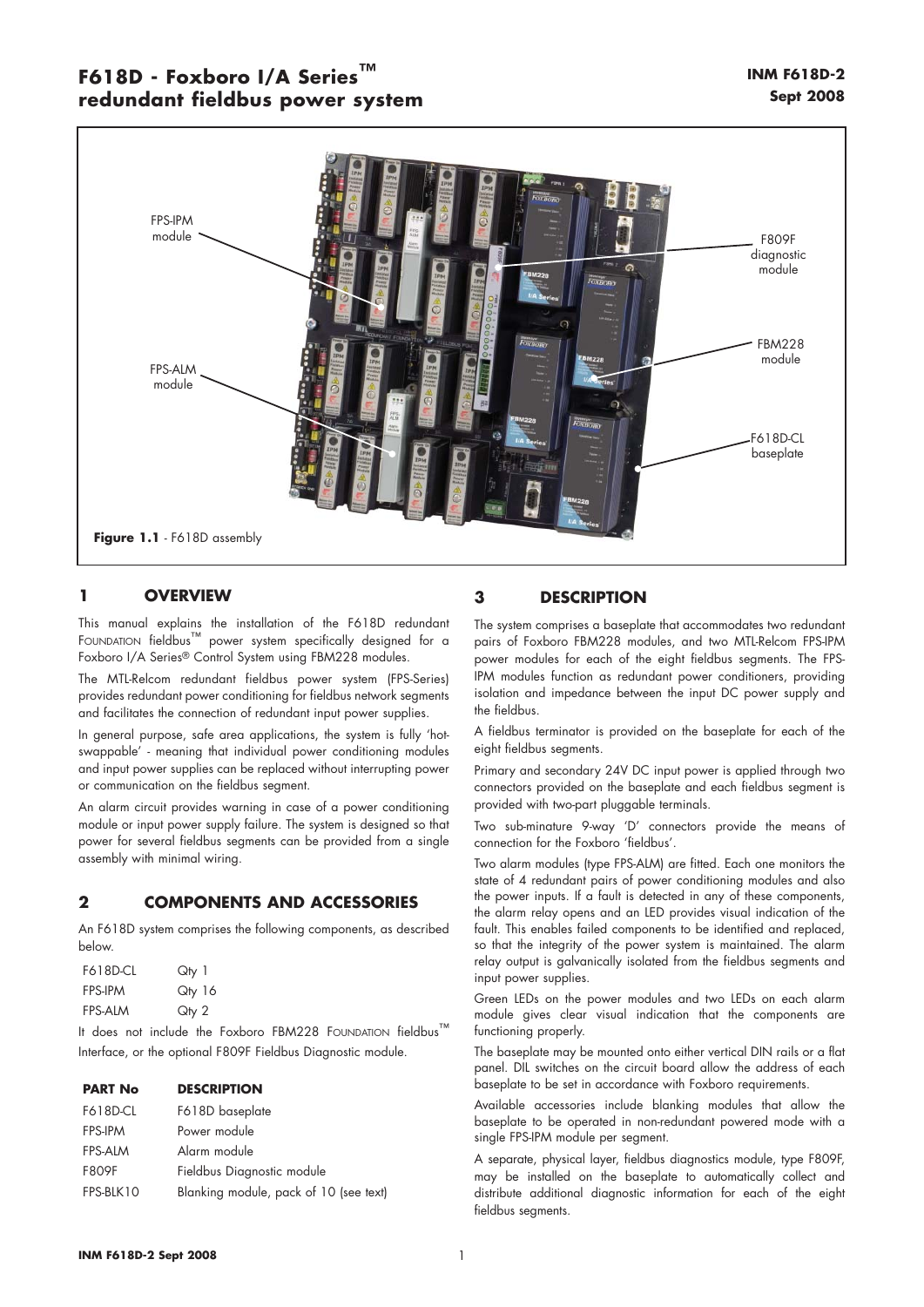

## **4 MECHANICAL INSTALLATION**

Important dimensions for the F618D baseplate are shown in Figure 4.1. The absolute maximum height from the underside of the board, including the front mounted connector on the F809F module, is 155mm.

## **4.1 General**

These power systems may be mounted only in safe areas and wherever they are located, the mounting conditions must:

- (a) prevent any form of pollution that could compromise the operation of the unit. For example, an unpolluted location or a suitable enclosure could be chosen.
- (b) provide an adequate level of mechanical protection. This can be achieved by selecting a protected location, a suitable cabinet or enclosure, or a combination of both.
- (c) ensure that all cable entries and connections are secure by making provision for the careful routing and securing of all cables.
- (d) provide adequate security against unauthorised interference.
- (e) ensure that the permitted ambient temperature range of the units (–40°C to + 60°C) is not exceeded. Power dissipation within the cabinet or enclosure and the use of shading against direct sunlight should be considered.

## **4.2 Mounting overview**

It is recommended that the F618D baseplate is mounted on a vertical surface with the orientation of the IPM modules as shown in Figure 4.1 above. Any other orientation will not provide optimum airflow for the FPS-IPM power conditioning modules. Nine 5mm diameter mounting holes are provided for surface or DIN-rail mounting.

MTL mounting kits - type SMS01 for surface mounting or DMK01 for DIN rail mounting - may be used for this purpose.

### **4.2.1 Outdoor mounting**

If the assembly is to be mounted in an outdoor location, a suitable enclosure with a minimum of IP54 ingress protection is required. However, in some locations, a higher degree of ingress protection rating is recommended as corrosion resistance may be necessary or desirable and the emphasis should be placed on the suitability for the application.

## **4.3 Surface mounting**

Surface mounting kit (type SMS01) is available for this purpose. SMS01 contains 40 sets of the components shown in Figure 4.2.

## **4.3.1 Prepare panel**

Refer to figure 4.1.

a) Prepare holes in the mounting surface at the centres shown. Thread these (M4) if retaining nuts will not be used.



Figure 4.2 - SMS01 mounting kit components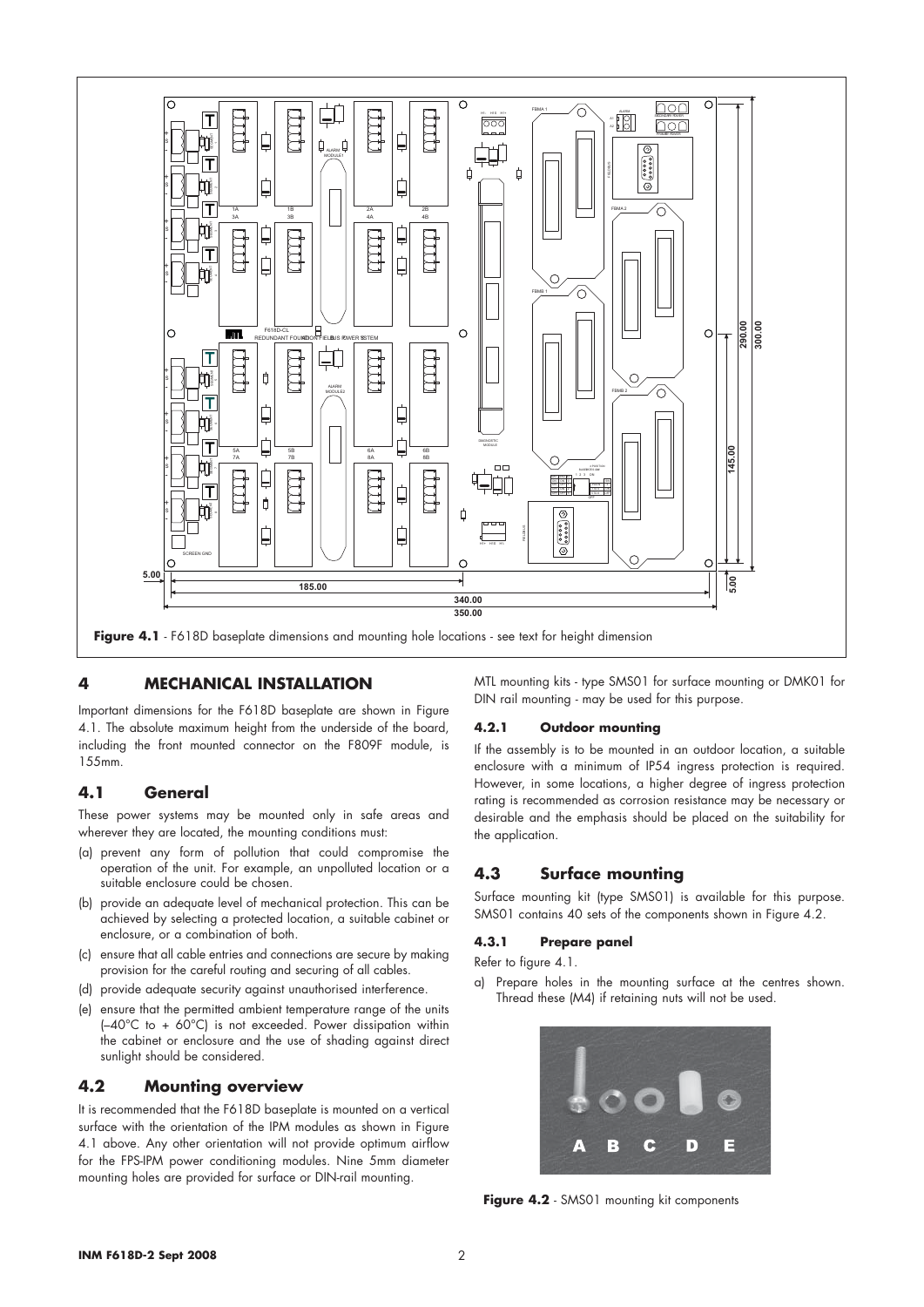

## **4.3.2 Fit baseplate**

Refer to figures 4.1 and 4.3.

- a) Select an M4 x 20mm screw (A).
- b) Place a locking washer (B) and a plain washer (C) over it.
- c) Insert the screw through a fixing hole on the baseplate.
- d) Fit a 10mm spacer (D) and retain it with washer (E).
- e) Repeat steps a) to d) for the other eight (8) mounting holes.
- f) Attach the baseplate using the prepared panel holes. Retain the screws with a suitable nut if the holes are not tapped.

## **4.4 DIN-rail mounting**

DIN-rail mounting kits (type DMK01 or DMK04) are available for this purpose. DMK01 contains 40 sets of the components shown in Figure 4.4, while DMK04 contains 4 sets of these components.



Figure 4.4 - DMK0x mounting kit components

## **4.4.1 Prepare DIN rail (Refer to Figure 4.1 & 4.5)**

- a) Select three pieces of DIN-rail (T- or G-section) of the appropriate length for the number of F618D baseplates to be mounted.
- b) Mount the lengths of DIN-rail vertically and in parallel. Measuring from the lefthand rail, mount the other two rails on 185mm and 340mm centres. See Figure 4.5.

### **4.4.2 Fit baseplate**

Refer to figures 4.1 and 4.6.

- a) Select a mounting screw (A).
- b) Place a locking washer (B) and a plain washer (C) over it.
- c) Insert the screw through a fixing hole on the baseplate.
- d) Fit a spacer (D) and retain it with washer (E).
- e) Attach a DIN-rail mounting foot (F) to the baseplate using the screw.
- f) Repeat steps a) to e) for the other eight (8) mounting holes.
- g) Align the baseplate's mounting feet with the DIN rail then press them onto it and finally, tighten the mounting-foot screws.

### **Additional notes:**

- h) For vertically orientated baseplates use an end stop at the lower end of each DIN-rail to help support a column of carriers.
- i) Additional end stops, attached between baseplates, will increase the stability of tall columns of baseplates.



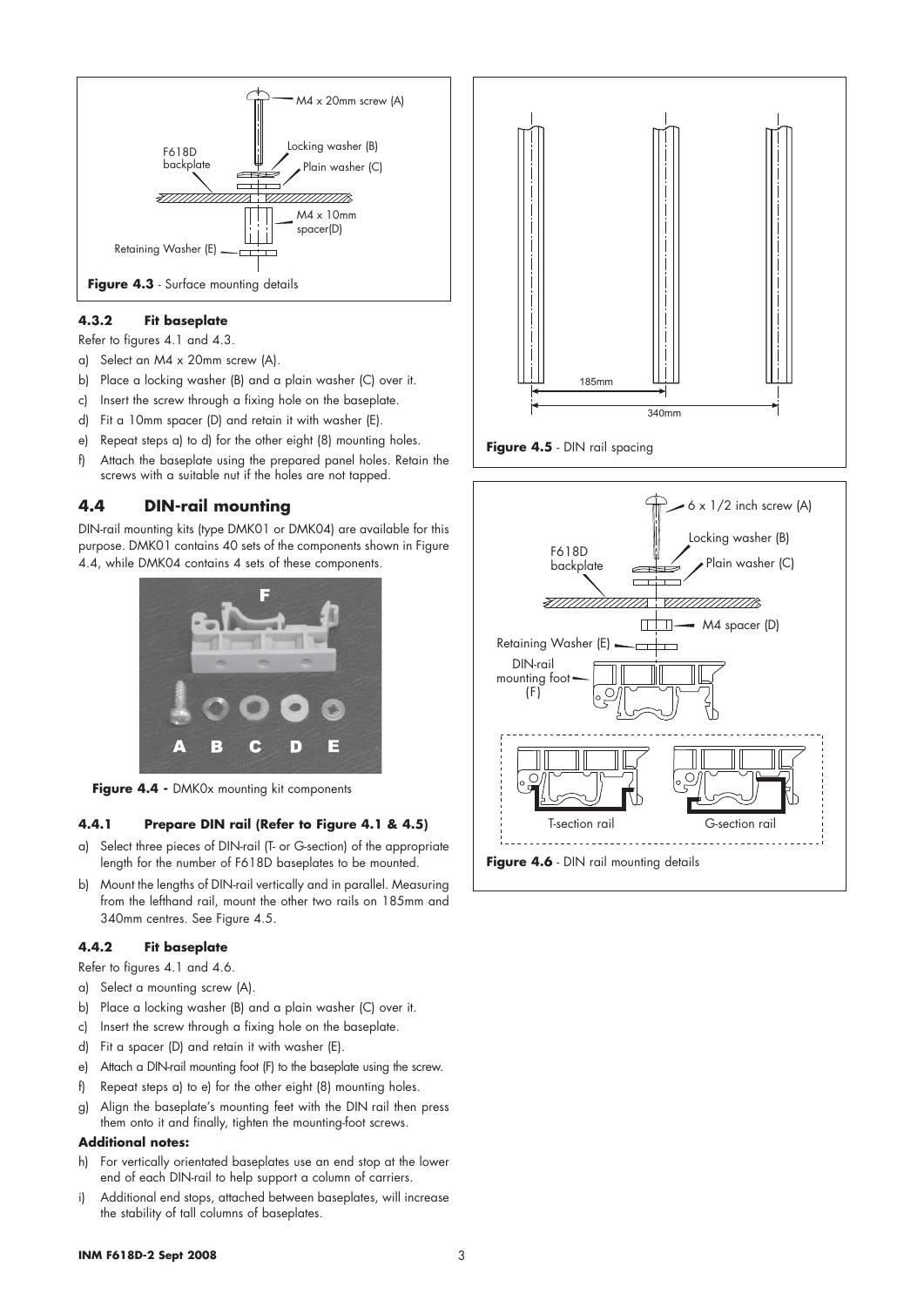#### **IMPORTANT**

**In order to ensure the correct operation of the system power and alarm functions, it is recommended that the procedure explained in Section 5.4 is followed when fitting the FPS-IPM power conditioning modules**.

Other stages of the installation may be carried out in the order of the installer's choosing.

## **5.1 Redundant Power Connections**

Primary and secondary power terminals are located at the top righthand corner of the baseplate (see Figure 5.1). These accept standard Foxboro (P0926Kx) style power cables supplying redundant inputs of nominally 24V dc. The cable length to these bulk supply inputs will ideally be limited to a few metres within a single cabinet, but never to exceed a maximum of 30 metres.

### **5.1.1 Over-current protection**

A fully populated F618D baseplate (including all FPS-IPM power modules, FPS-ALM alarm modules, F809F Fieldbus diagnostic module and FBM228 Fieldbus interface modules) draws a maximum current of 6.1A at 24V DC input (5.6A typical). Suitably rated fuses or circuit breakers must be installed in the primary and secondary 24V DC power supply connections. For example, a rating of 10A is suitable for protection of a single F618D baseplate. This rating is required in the primary and secondary sources of supply, to ensure continued operation in the event of a failure of one supply. If a single means of over-current protection is provided for multiple baseplates, the power supply wiring must be capable of sustaining the shortcircuit current.



Figure 5.1 - Alarm and Power connections

## **5.2 FPS-ALM alarm modules**

The two FPS-ALM alarm modules should be fitted at this stage prior to the fitting of the FPS-IPM modules. Identify their locations on the baseplate (refer to Figures 1.1 and 4.1), fit and secure them with their two fixing screws.

## **5.3 Alarm contacts**

The two alarm modules fitted to the baseplate respond to the failure of individual IPM power conditioners for which they are responsible. In addition, they will respond create an alarm condition if the voltage of the bulk supplies drops below 18V.

A "failure" of an IPM module, or one of the bulk power supplies, will cause relay contacts in the appropriate alarm module to open. Two screw terminals A1 & A2 are provided on the baseplate (see Figure 5.1) to make connection to the alarm relay's switch contacts. These terminals are the ends of a series connection of both alarm modules (see Figure 5.2). The alarm contacts may be daisy-chained with the alarm contacts on other F618D baseplates.



## **5.4 FPS-IPM power modules**

#### **5.4.1 Fitting working modules**

The IPM modules should be fitted in a particular order and checks carried out after the addtion of each module. The following procedure is recommended.

- 1 Ensure that the primary and secondary 24V DC power is connected and applied.
- 2 Install an FPS-IPM module in location '1A', and check for a voltage in the range 25.0 to 27.5V between the + and - terminals of the Segment 1 field wiring connector.
- 3 Install a second (redundant) FPS-IPM module in location '1B', and repeat the measurement.
- 4 Install the remaining FPS-IPM modules for segments 2 8 (in locations 2A through to 8B), checking output voltage at the appropriate field wiring connectors.
- 5 Check for a short-circuit between the alarm relay terminals A1 and A2, indicating that no fault is present. A fault may be simulated by removing any FPS-IPM power module or by removing the primary or secondary power, in which case an open circuit will appear between terminals A1 and A2.

#### **5.4.2 Fitting blanking modules**

If redundancy for the power conditioning is not required, or an FPS-IPM module has been temporarily removed, a "blanking module" (part number FPS-BLK) may be inserted in the baseplate connector in place of an FPS-IPM module.

The purpose of this module is to provide continuity for the alarm circuit so that an alarm is not signalled when an FPS-IPM module is absent.



**Figure 5.3** - FPS-BLK blanking module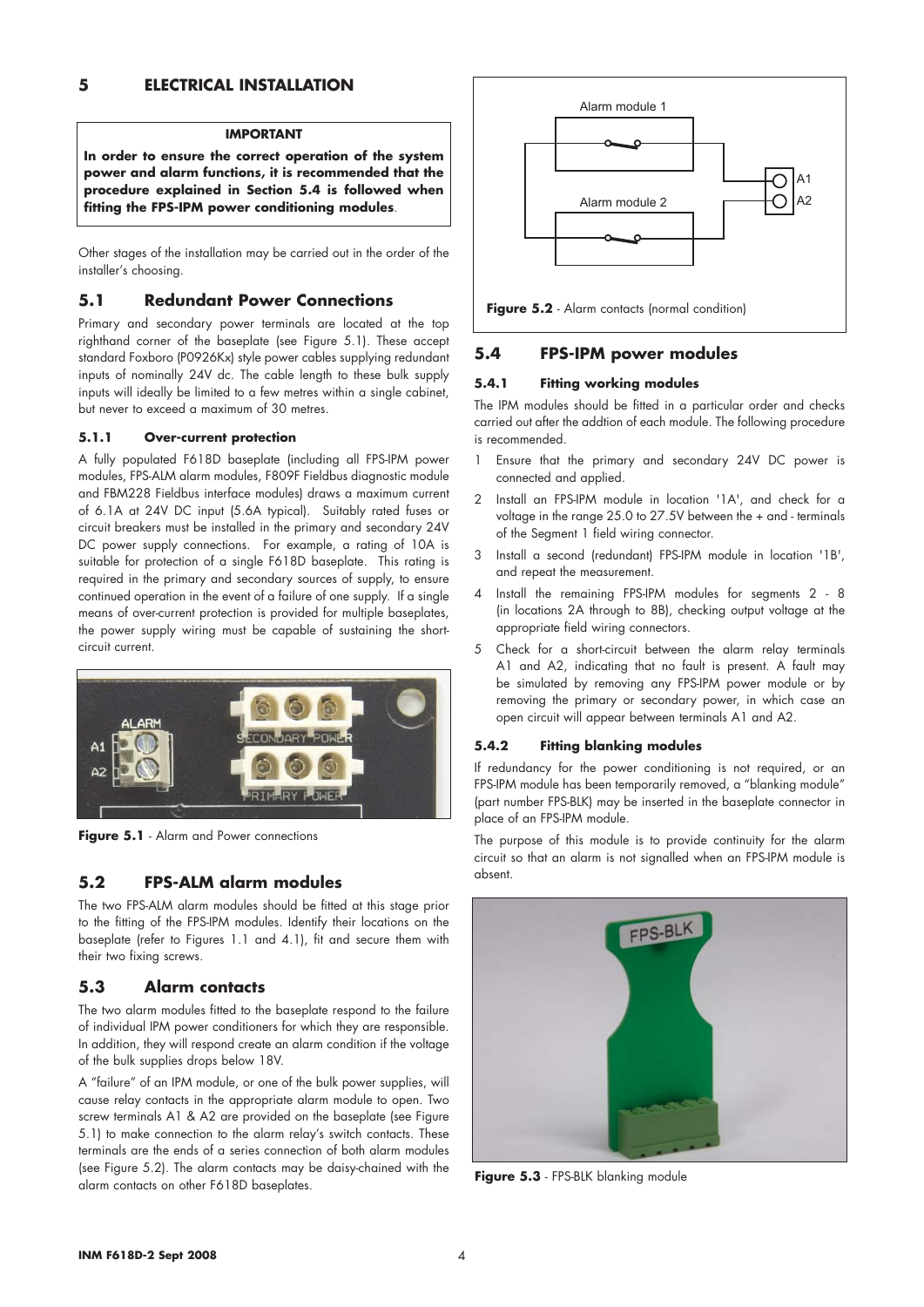## **5.5 Module Fieldbus connections**

Nine-pin D-type terminals are provided top (see Figure 5.4) and bottom on the the righthand side of the baseplate. These accept standard Foxboro Module Fieldbus cables. The two connectors provide a through path to onward link the fieldbus LAN.



**Figure 5.4** - Alarm and Power connections

## **5.6 Segment connections**

The eight fieldbus segments connections are provided via pluggable, rising cage clamp, screw terminals located on the lefthand side of the baseplate.

Prepare the cables and connect to each segment connector (permitted conductor size 0.14 to 2.5mm2) as shown in Figure 5.5.

Segment cable screens should be connected to the 'S' terminal on each connector. These 'S' terminals are connected via the baseplate to a screen ground terminal at the bottom left of the baseplate (see Figure 5.6).

Fixed terminators are provided across the terminals of each fieldbus segment. The '**T**' symbol on the board is used to indicate this.



**Figure 5.5** - Fieldbus segment connectors



Figure 5.6 - Fieldbus segment screen ground terminal

## **5.7 F809F diagnostic module**

A Fieldbus Diagnostic Module, type F809F, can be fitted on the F618D baseplate. It may be assigned as a participant fieldbus device on segments 1 or 8 or, alternatively, it can communicate with the Foxboro I/A control system by means of a dedicated FOUNDATION fieldbus H1 segment. Refer to the separate instruction manual for the F809F (INM F809F) for further details.

If an F809F is mounted on the F618D, its ground reference switch should be set to position '0' (up) - see Figure 5.7.



This ensures that the F809F ground connection, used for its "short -to-shield" test, is made through the module mounting screws.

If desired, for additional ground integrity, a wire can be connected between the ground of the F809F case and the 'SCREEN GND' connector on the F618D, as shown in Figure 5.8.



**Figure 5.8** - Optional ground link wire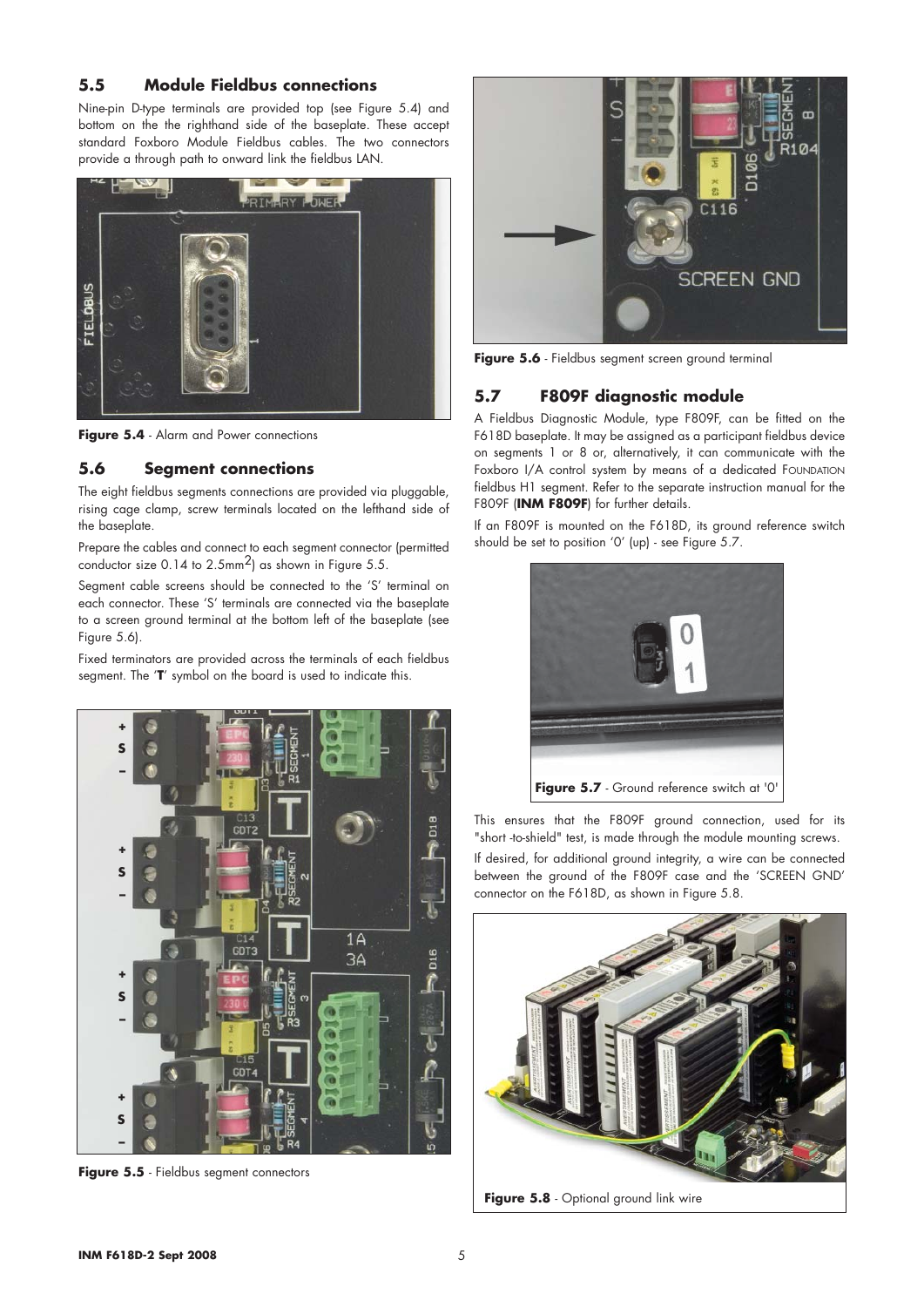## **5.7.1 Dedicated diagnostic segment**

Figure 5.9 shows how a dedicated diagnostic segment, comprising multiple F618D baseplates, is interlinked, powered and terminated. Where baseplates are installed in vertical columns, connect the H1+, H1- and S terminals of adjacent baseplates as shown. A segment may support a number of F809F modules. The actual number is based on a number of factors:

- the logical device limit of the host,
- the fieldbus power supply capacity,
- operational constraints such as bandwidth and
- the overall (system) impact of the loss of that diagnostic segment

If the baseplates are confined to a single equipment cabinet, unshielded instrument cable may be used; for longer distances (for example, between adjacent cabinets), shielded twisted pair cable complying with FOUNDATION fieldbus 'Type A' construction shall be used.

#### **5.7.2 Diagnostics module power supply**

The diagnostic segment must be powered by a conditioned fieldbus power supply (see Figure 5.9), such that a voltage in the range 9–32V DC is available at each F809F fieldbus diagnostic module. This power supply may be either simplex or redundant, depending on the application, and be capable of providing sufficient current for the entire diagnostic segment. Each F809F module draws approximately 15mA, so a segment comprising 10 modules will, for example, require an output current of at least 150mA. A suitable redundant fieldbus power supply is MTL-Relcom type FPS-I, which provides 350mA at 25.0V DC. Alternatively, type FPS-DT provides two segments of non-redundant power.

## **5.7.3 Diagnostics module segment termination**

The diagnostic segment must be terminated at both ends to maintain the bus impedance within FOUNDATION fieldbus limits. A terminator must therefore be connected between the H1+ and H1- terminals of the diagnostic bus connector at the far end of the segment (see Figure 5.9). A suitable terminator for this purpose is MTL type FBT1-IS. Termination of the bus at the opposite end may be provided by an integrated terminator within the power supply (such as exists within the FPS-I and FPS-DT types) or by means of a separate terminator.

## **5.8 Address switch settings**

The address of the FBM228 Fieldbus Interface Modules is set using address switches S1 to S3, according to the following tables:

| SW1 | SW <sub>2</sub> | ID             |  |
|-----|-----------------|----------------|--|
| ON  | ON              | 0              |  |
| ON  | OFF             |                |  |
| OFF | ON              | $\mathfrak{D}$ |  |
| OFF | OFF             | 3              |  |
|     |                 |                |  |

|         | SW <sub>3</sub> |
|---------|-----------------|
| POSN.   |                 |
| $-4$    | ON              |
| $5 - 8$ | OFF             |

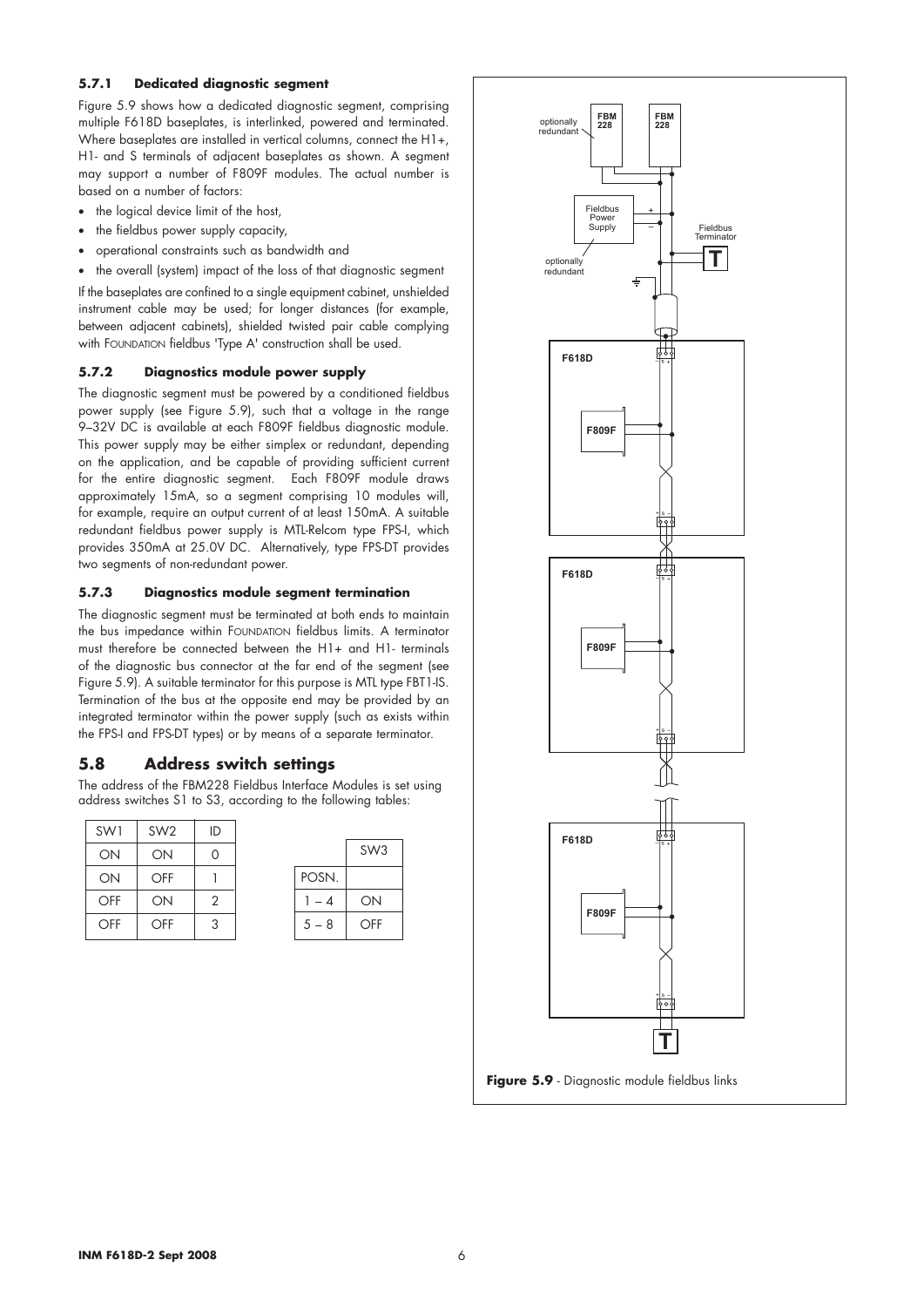## **6 TESTING**

Check that all the FPS-IPM power module green LEDs are lit.

Remove each FPS-IPM power module (and replace in turn) and check that its associated FPS-ALM alarm module LED illuminates. Check also that the alarm chain is broken, i.e. the connection between A1 and A2 should go open circuit when a module is removed. The red alarm LED on the corresponding FPS-ALM alarm module will also illuminate. Disconnecting the primary and secondary power inputs, in turn, should also cause the alarm condition, and extinguish the power modules' green LED. On completion of the testing, check once again that all power module green LEDs are lit.

## **7 ROUTINE MAINTENANCE**

Check the general condition of the installation occasionally to make sure that no deterioration has occurred. At least every two years (and more frequently for particularly harsh environments) check:

- ◆ *the condition of wire connection/terminations/screens*
- ◆ *that the dc output voltage on each of the four fieldbus segments is >25V. This can be performed using a multimeter or a MTL-Relcom FBT-3 or FBT-6 fieldbus tester*
- ◆ *that the Power A and Power B LEDs on the FPS-ALM module are functioning*
- ◆ *that the LEDs on all 16 FPS-IPM modules are on*
- ◆ *that all of the retaining screws are tight*
- ◆ *that there are no signs of damage or corrosion*